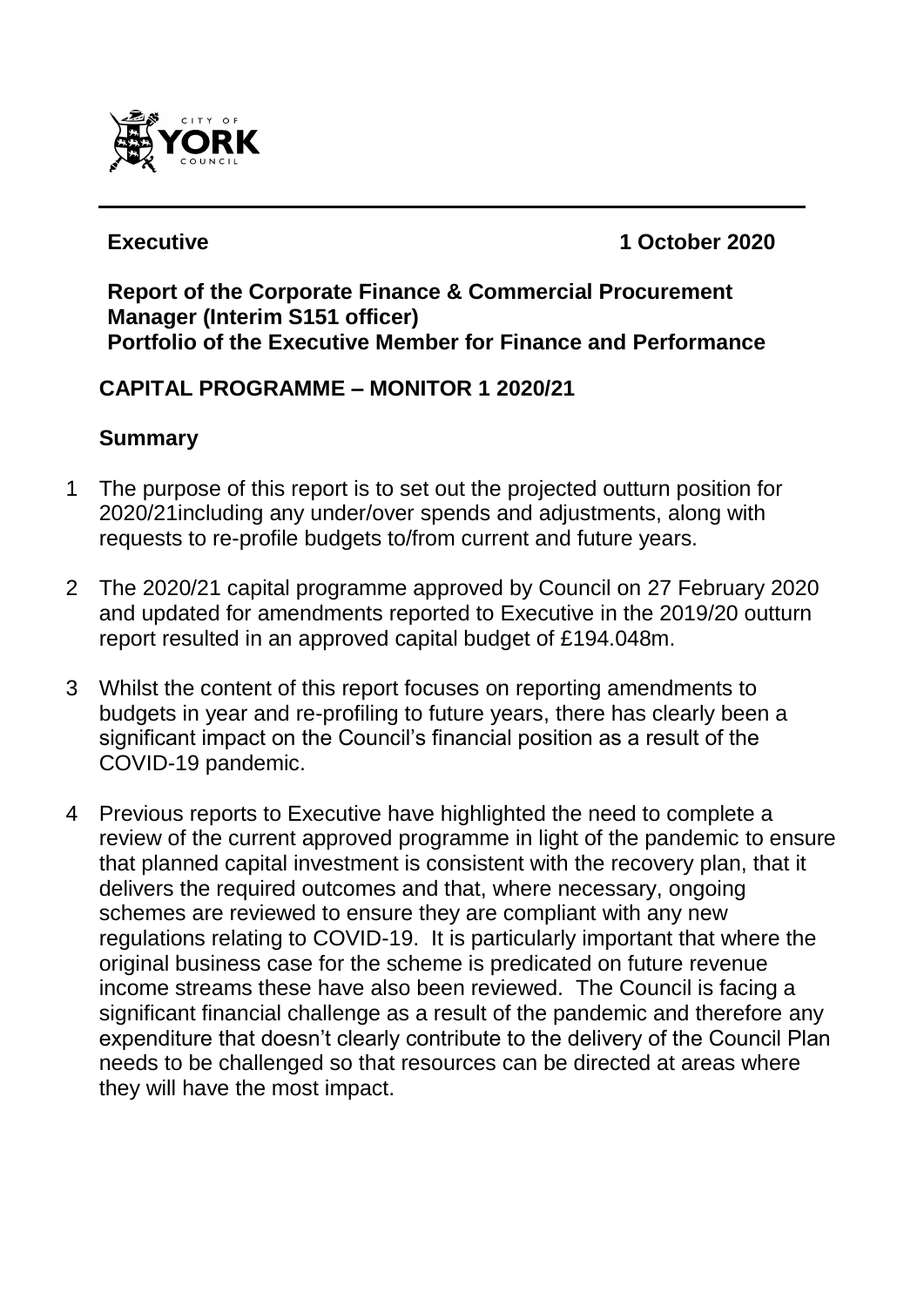- 5 To complete the review, the approved capital programme was split into 4 broad categories:
	- i. Major projects
	- ii. Medium / smaller projects
	- iii. Routine maintenance / rolling programmes
	- iv. Projects nearing completion or substantially complete except for retention payments
- 6 All major projects and the smaller / medium projects over £1m were reviewed. The rest of the smaller / medium projects (under £1m) and the routine / rolling projects and those almost or substantially complete have not been subjected to a detailed review. The review considered whether COVID-19 has changed the desired outcomes of the project and whether there is any impact on the implementation, delivery or financial assumptions of the scheme.
- 7 As much of the capital programme is externally funded, and the main financial challenge is in relation to the revenue budget, the review concluded that most schemes can continue as planned. However, in line with current practice, those that are particularly reliant on future income streams to repay borrowing will need to continue to be closely monitored on a regular basis. Some consideration should also be given to having a back up plan for how scheme objectives might still be achieved but in a different way if, as the economic recovery progresses, the original financial assumptions about future income streams no longer hold up.
- 8 Careful and close monitoring of the financial assumptions will continue for all schemes included in the programme. In most cases schemes are already subject to the agreement of detailed business cases so will progress as planned. These detailed business cases will take account of the current climate and therefore will incorporate any specific financial or COVID-19 issues.
- 9 The main scheme identified for further work was Castle Gateway and as this is the subject of a separate report elsewhere on this agenda this scheme is not considered further in this report.
- 10 Careful and close monitoring of the financial assumptions will continue for York Central, York Station Frontage and the Guildhall. Libraries as centres of learning and opportunity for all (Acomb & Clifton) and the Housing Delivery Programme are both schemes that are already subject to the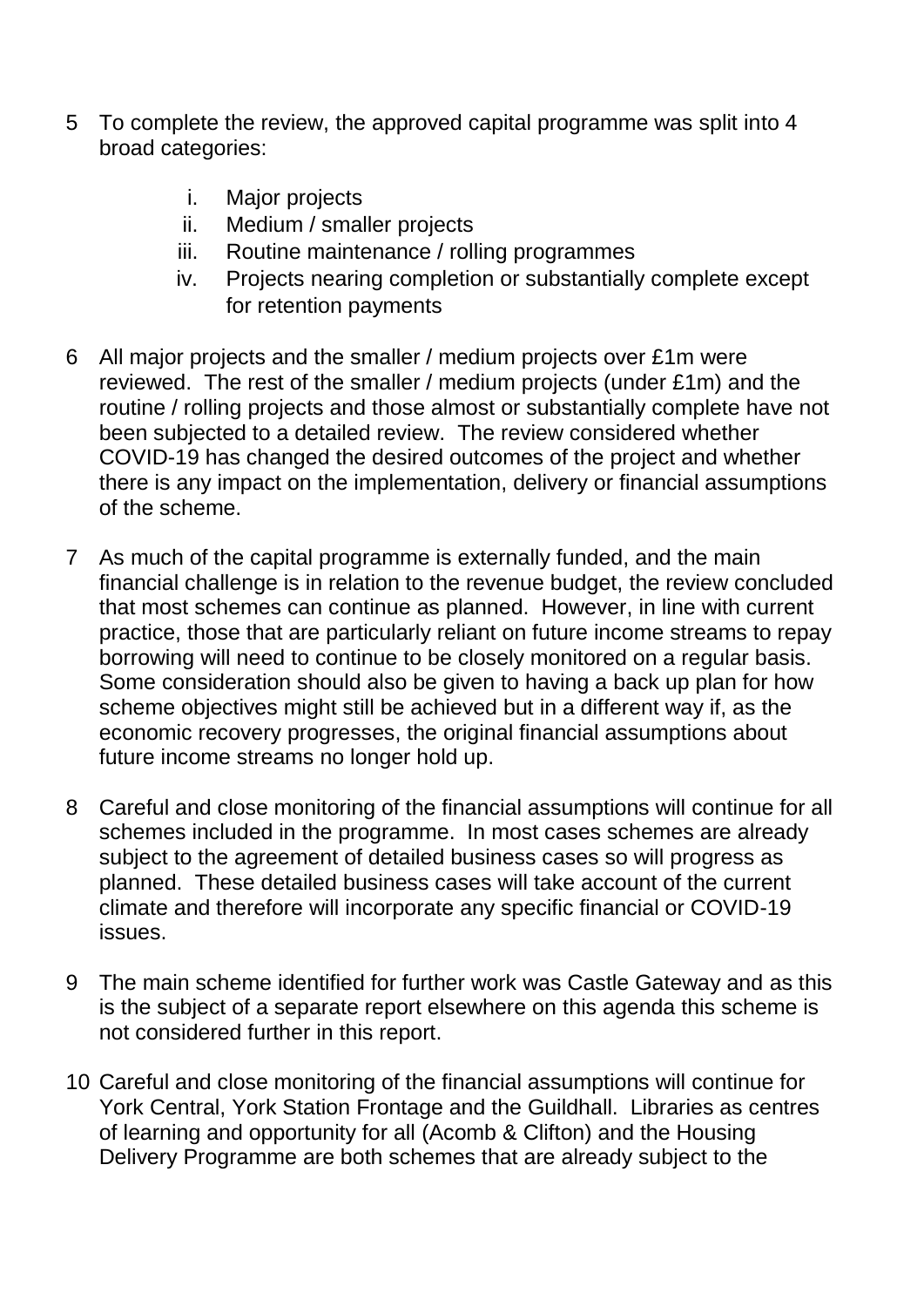agreement of detailed business cases so will progress as planned. These detailed business cases will take account of the current climate and therefore will incorporate any specific financial or COVID-19 issues.

11 Two medium / smaller projects, the Children in Care Residential Commissioning Plan and the Built Environment Fund (hostile vehicle mitigation), were also identified through the review as being schemes that merited further work before progressing. Both these schemes had effectively already paused pending further work and an update will be provided on these schemes in a future report.

# **Recommendations**

- 12 Executive is asked to:
	- Recommend to Full Council the adjustments resulting in a decrease in the 2020/21 budget of £12.827m as detailed in the report and contained in Annex A.
	- Note the 2020/21 revised budget of £181.221m as set out in paragraph 6 and Table 1.
	- Note the restated capital programme for 2020/21 2024/25 as set Reason: to enable the effective management and monitoring of the Council's capital programme.
	- Note the proposals re Wi-fi replacement as outlined in paragraphs 57 to 59

#### **Consultation**

13 The capital programme was developed under the capital budget process and agreed by Council on 27 February 2020. Whilst the capital programme as a whole is not consulted on, the individual scheme proposals and associated capital receipt sales do follow a consultation process with local Councillors and residents in the locality of the individual schemes.

#### **Summary of Key Issues**

14 A decrease of £12.827m is detailed in this monitor resulting in a revised capital programme for 2020/21 of £181.221m. There is an increase of £9.499m in 2020/21 and a re-profiling of budgets to future years totalling £22.276m. The majority of this re-profiling is due to delays in schemes such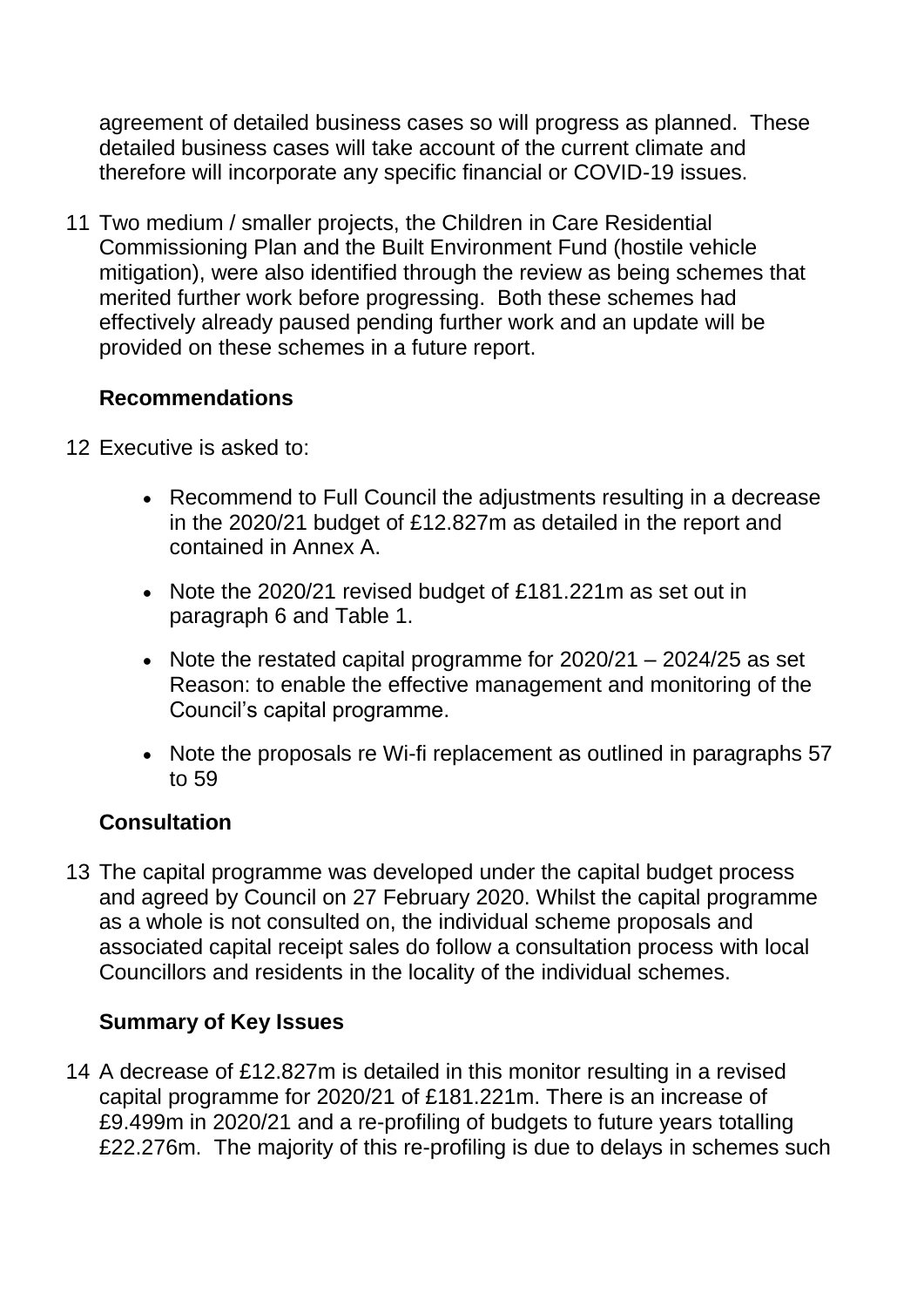as the school maintenance and Local Authority Homes projects as a result of the Coronavirus lockdown. The new timetable for the major expansion at Fulford School has also been reflected as discussed in a separate report to Executive on this agenda.

15 Table 1 outlines the variances reported against each portfolio area and a summary of the key exceptions and implications on the capital programme are highlighted in the paragraphs that follow.

| <b>Department</b>                                                             | <b>Current</b><br><b>Approved</b><br><b>Budget</b> | Projected<br><b>Outturn</b> | <b>Increase</b><br>(decrease) | <b>Reprofile</b> | <b>Total</b><br><b>Variance</b> | Paragraph<br><b>Ref</b> |
|-------------------------------------------------------------------------------|----------------------------------------------------|-----------------------------|-------------------------------|------------------|---------------------------------|-------------------------|
|                                                                               | £m                                                 | £m                          | £m                            | £m               | £m                              |                         |
| Children, Education &<br>Communities                                          | 28.016                                             | 15.667                      | (0.040)                       | (12.309)         | (12.349)                        | $16 - 22$               |
| Health, Housing & Adult<br>Social Care - Adult<br><b>Social Care</b>          | 3.562                                              | 3.262                       |                               | (0.300)          | (0.300)                         | $23 - 24$               |
| Health, Housing & Adult<br>Social Care - Housing &<br><b>Community Safety</b> | 58.409                                             | 48.754                      | 0.348                         | (10.003)         | (9.655)                         | $25 - 34$               |
| Economy & Place -<br>Transport, Highways &<br>Environment                     | 52.184                                             | 61.379                      | 9.195                         | $\blacksquare$   | 9.195                           | $35 - 42$               |
| Economy & Place -<br><b>Regeneration &amp; Asset</b><br>Management            | 44.358                                             | 45.109                      | (0.029)                       | 0.780            | 0.751                           | $43 - 50$               |
| <b>Community Stadium</b>                                                      | 1.865                                              | 1.865                       |                               |                  |                                 | $51 - 52$               |
| <b>Customer &amp; Corporate</b><br>services                                   | 2.797                                              | 2.448                       | (0.025)                       | (0.324)          | (0.349)                         | $53 - 56$               |
| <b>IT Development Plan</b>                                                    | 2.857                                              | 2.737                       |                               | (0.120)          | (0.120)                         | $57 - 59$               |
| <b>Total</b>                                                                  | 194.048                                            | 181.221                     | 9.499                         | (22.276)         | (12.827)                        |                         |

**Table 1 Capital Programme Forecast Outturn 2020/21**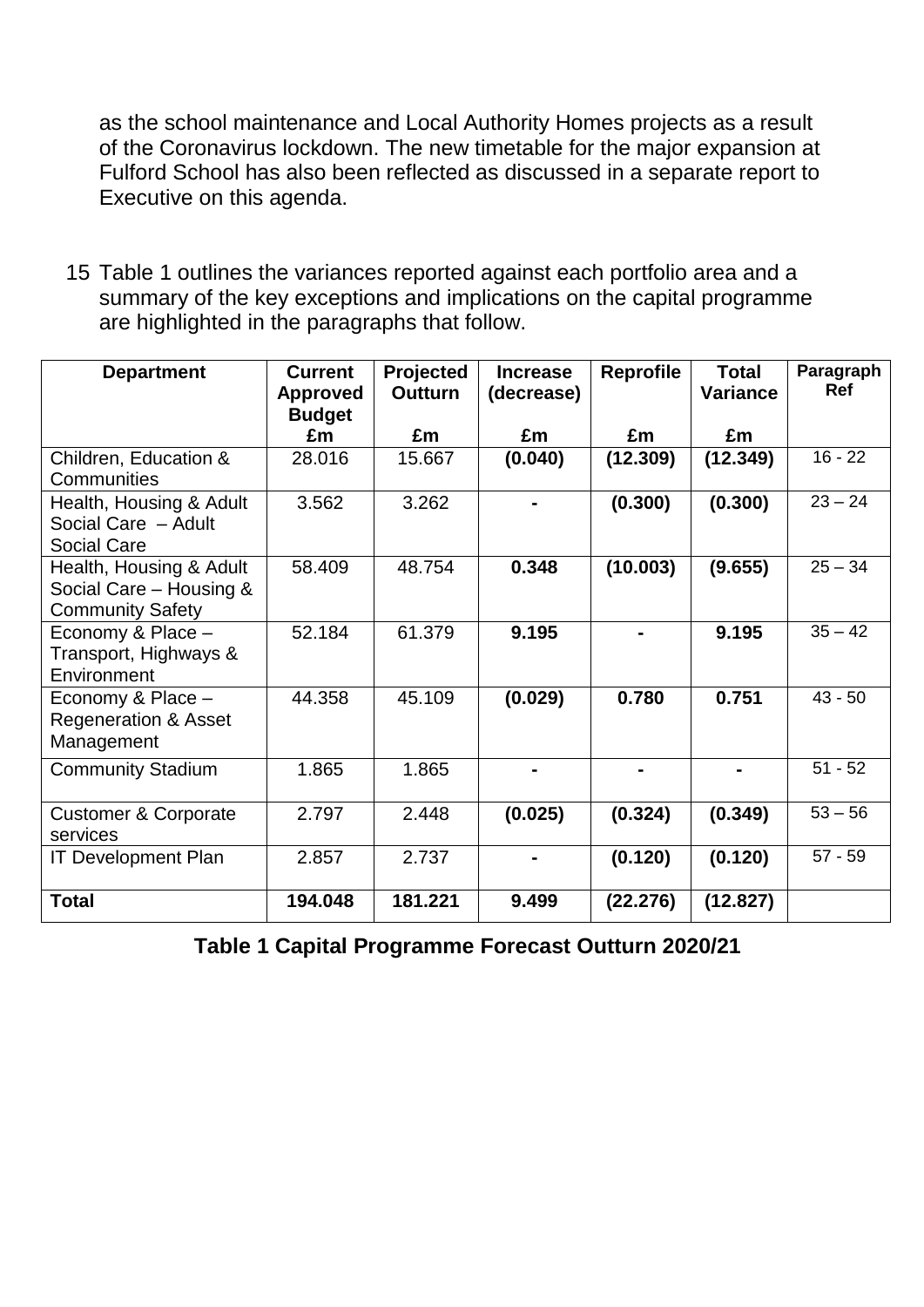# **Analysis**

#### **Children, Education & Communities**

16 Amendments to this area of the capital programme have resulted in a net decrease to the capital programme of £12.309m in 2020/21 at monitor 1. Further details on variance schemes can be found below.

| <b>Scheme</b>                                                         | <b>Amendment</b> | <b>Amount</b><br>20/21<br>£m | <b>Amount</b><br>21/22<br>£m | <b>Amount</b><br>22/23<br>£m | <b>Further</b><br>Details-<br>Paragraph<br>ref |
|-----------------------------------------------------------------------|------------------|------------------------------|------------------------------|------------------------------|------------------------------------------------|
| <b>Basic Need</b>                                                     | Adjustment       | (7.000)                      |                              |                              | $17 - 18$                                      |
| <b>Fulford School</b><br>Expansion 2020 Phase<br>1 & 2                | Adjustment       | 7.000                        |                              |                              | 17                                             |
| <b>Fulford School</b><br>Expansion 2020 Phase<br>1 & 2                | Re-profile       | (6.200)                      | 5.200                        | 1.000                        | 17                                             |
| <b>School Essential</b><br><b>Building Work</b>                       | Re-profile       | (2.058)                      | 2.058                        |                              | 19 20                                          |
| <b>School Essential</b><br><b>Mechanical &amp; Electrical</b><br>Work | Re-profile       | (2.051)                      | 2.051                        |                              | $19 - 20$                                      |
| Children in Care<br><b>Residential</b><br>commissioning plan          | Re-profile       | (1.300)                      | 1.300                        |                              | 21                                             |
| Haxby Library<br>reprovision                                          | Re-profile       | (0.700)                      | 0.700                        |                              | 22                                             |

- 17 A separate report on this agenda sets out the details and requests approval for the major expansion of Fulford School. The will result in a total budget for the main build and access improvements of £7m, to be used to create a separate scheme in the programme. This has then been profiled across the years 2020/21 to 2022/23 based on the provisional scheme timetable set out in the report, subject to approval and planning consents.
- 18 This leaves an amount of £1,236k in the main Basic Need budget for 2020/21. It is proposed that this remains in 2020/21 at this point in the year in case of additional requirements during 2020/21, particularly if additional resources are required to supplement the SEND expansion of Facilities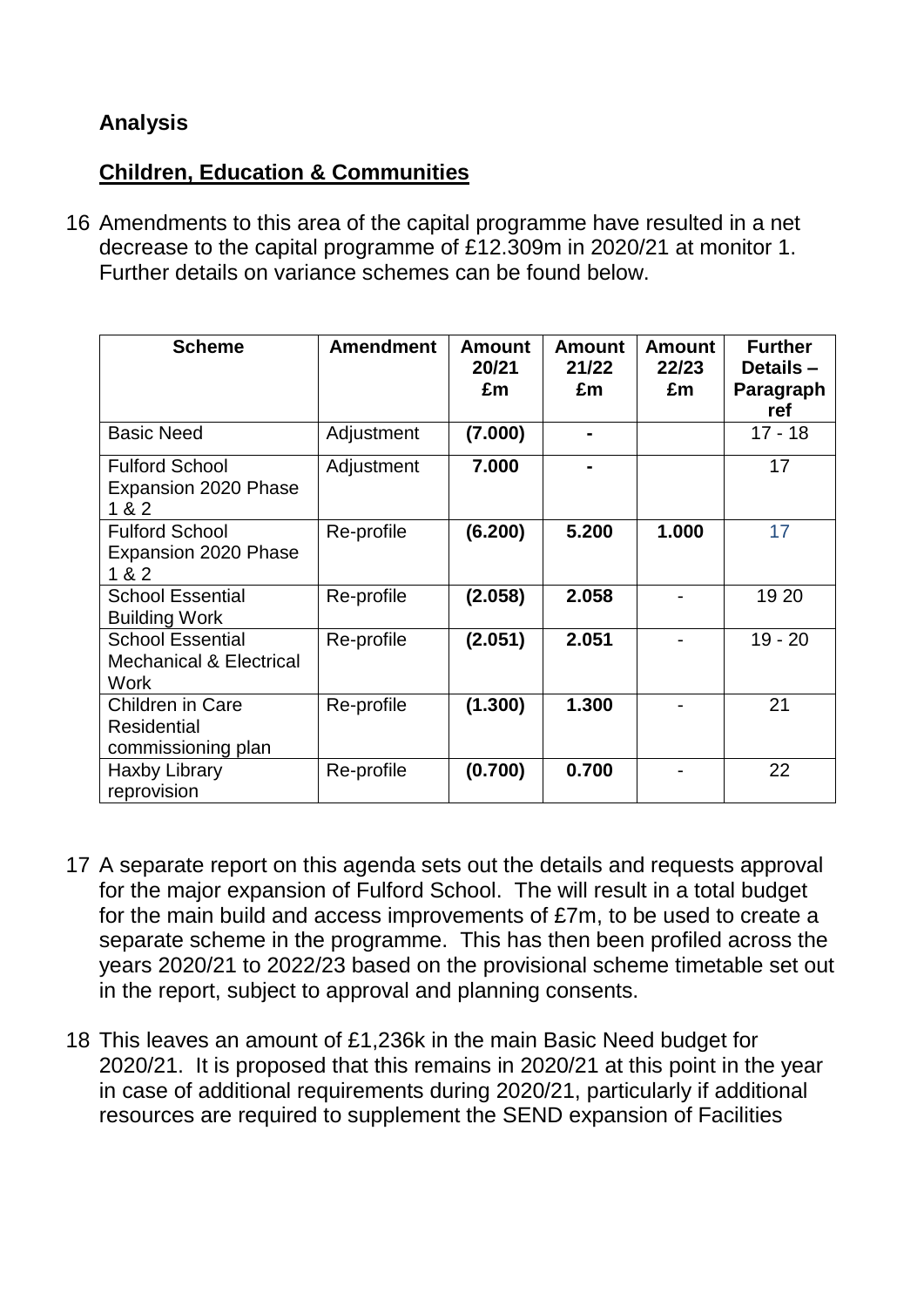scheme as the Inclusion Review begins to reach conclusions on the shape of future provision in York

- 19 Only a small number of critical schemes within the School Maintenance programme have been prioritised during this financial year due to the issues created by the impact of the Coronavirus lockdown at the point in the year when schemes would normally be tendered and planned. Schemes which are expected to be carried out in this financial year are at Dringhouses, Ralph Butterfield Primaries. Tenders have been returned for two of these schemes and are currently being evaluated, with tenders for the third due back shortly.
- 20 As a consequence of this, a significant amount of re-profiling is required across the three school condition and maintenance schemes, totalling £4,109k. The 2021/22 programme is currently being planned and will incorporate those schemes which were delayed from this financial year.
- 21 The Children in Care Residential Commissioning plan project is currently on hold whilst the sufficiency strategy is being reviewed in line with the impact of COVID-19 and therefore the majority of this budget £1.3m has been reprofiled into 2021/22.
- 22 The Haxby Library reprovision scheme will not begin in 2020/21 therefore it is proposed that £700k of this budget be reprofiled to 2021/22

# **Adult Social Care**

- 23 Amendments made as part of this report have resulted in a net reduction in the capital programme of £300k in 2020/21.
- 24 Within the Older Persons Accommodation Community Space at Marjorie Waite Court scheme, work on the site was delayed due to the Covid 19 pandemic, therefore the Community Hall is not expected to be completed until July 2021. £300k of budget has been slipped into 2021/22 in line with this revised timetable.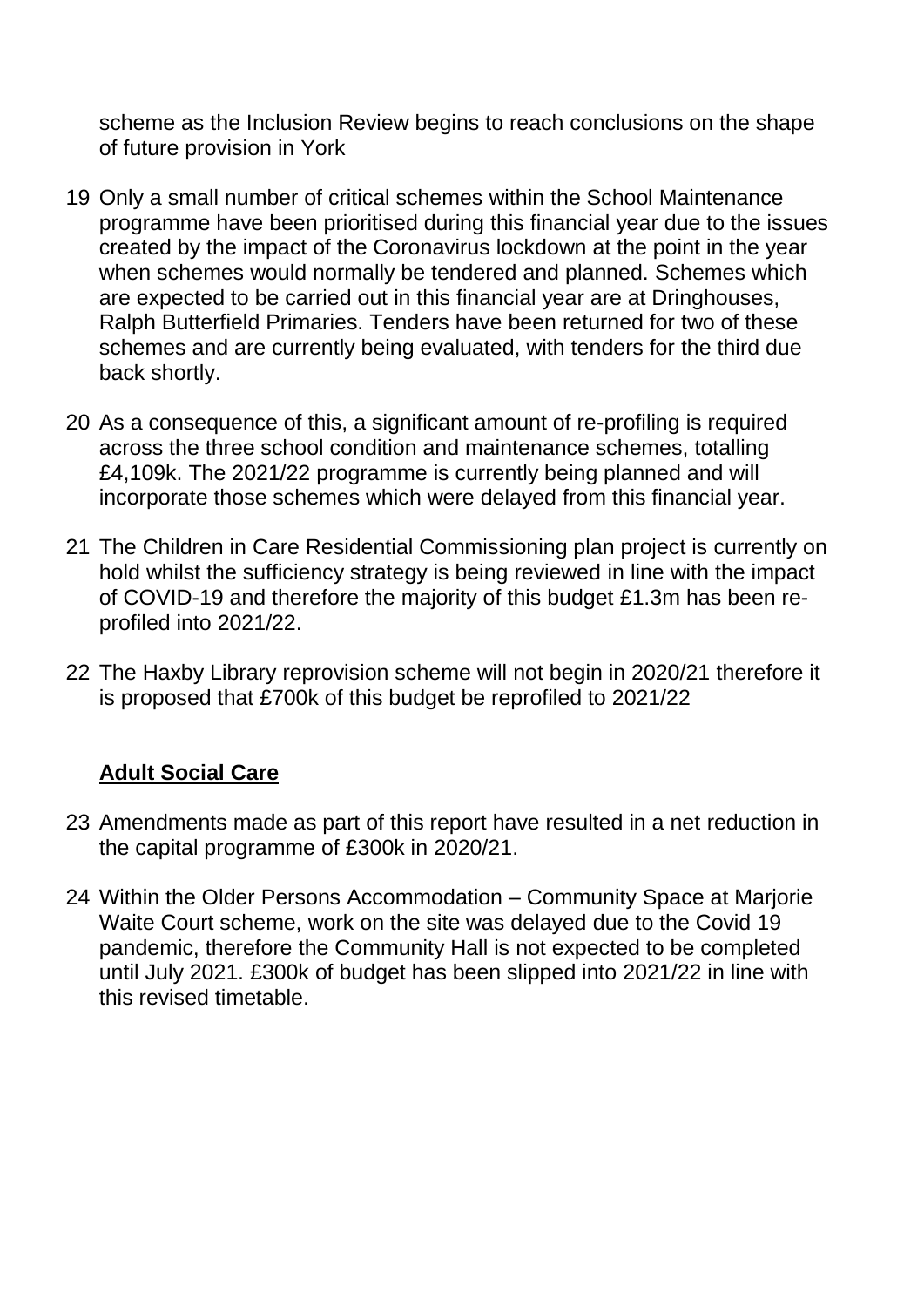# **Housing & Community Safety**

25 Amendments to this area of the capital programme have resulted in a reduction of £9.655m in 2020/21. Further details on variance schemes can be found below.

| <b>Scheme</b>                                      | <b>Amendment</b> | <b>Amount</b><br>20/21<br>£m | <b>Amount</b><br>21/22<br>£m | <b>Amount</b><br>22/23<br>£m | <b>Further</b><br>Details -<br>Paragraph<br>ref |
|----------------------------------------------------|------------------|------------------------------|------------------------------|------------------------------|-------------------------------------------------|
| Major Repairs &<br>Modernisation of LA<br>Homes    | Re-profile       | (2.153)                      | 1.961                        | 0.192                        | $26 - 28$                                       |
| LA Homes Phase 2                                   | Re-profile       | (2.000)                      | 2.000                        |                              | $32 - 34$                                       |
| LA Homes - New Build<br>project                    | Re-profile       | (4.600)                      | 4.600                        |                              | $32 - 34$                                       |
| LA Homes - Project<br>Team                         | Re-profile       | (0.850)                      | 0.850                        |                              | $32 - 34$                                       |
| <b>Shared Ownership</b><br>Scheme                  | Adjustment       | 0.348                        |                              |                              | 30                                              |
| <b>Extension to Marjorie</b><br><b>Waite Court</b> | Re-profile       | (0.300)                      | 0.300                        |                              | 29                                              |

- 26 Outdoor works have continued throughout lockdown with 34 roofs completed out of the 62 in the programme this year, no delays are expected on reroofs. Gas works have continued in quarter 1 with 185 replacement boilers fitted so far this year with a target of 550 by the end of the financial year.
- 27 The Tenant's Choice and Standing Water programmes for 2020/21 is the modernisation of 294 properties with work allocated to three contractors. The larger contractor is now back on site and Building Services are working with the two smaller contractors to complete all the risk assessments required and should be fully back on site by the end of quarter 2. The revised forecast for 2020/21 is to complete around 260 properties and whilst the contractors are confident in being able to deliver the properties allocated to them this year, we are seeing tenants declining the work due to nervousness relating to the pandemic, ill health, or their inability to be able to cope with the disturbance such works would inevitably cause.
- 28 The fire remedials contractor had furloughed all their staff and are the last to return to work, this has inevitably lead to delays in this work. Building Services are working with the contractor on a revised work programme, ensuring high risk items are completed as a priority and have requested an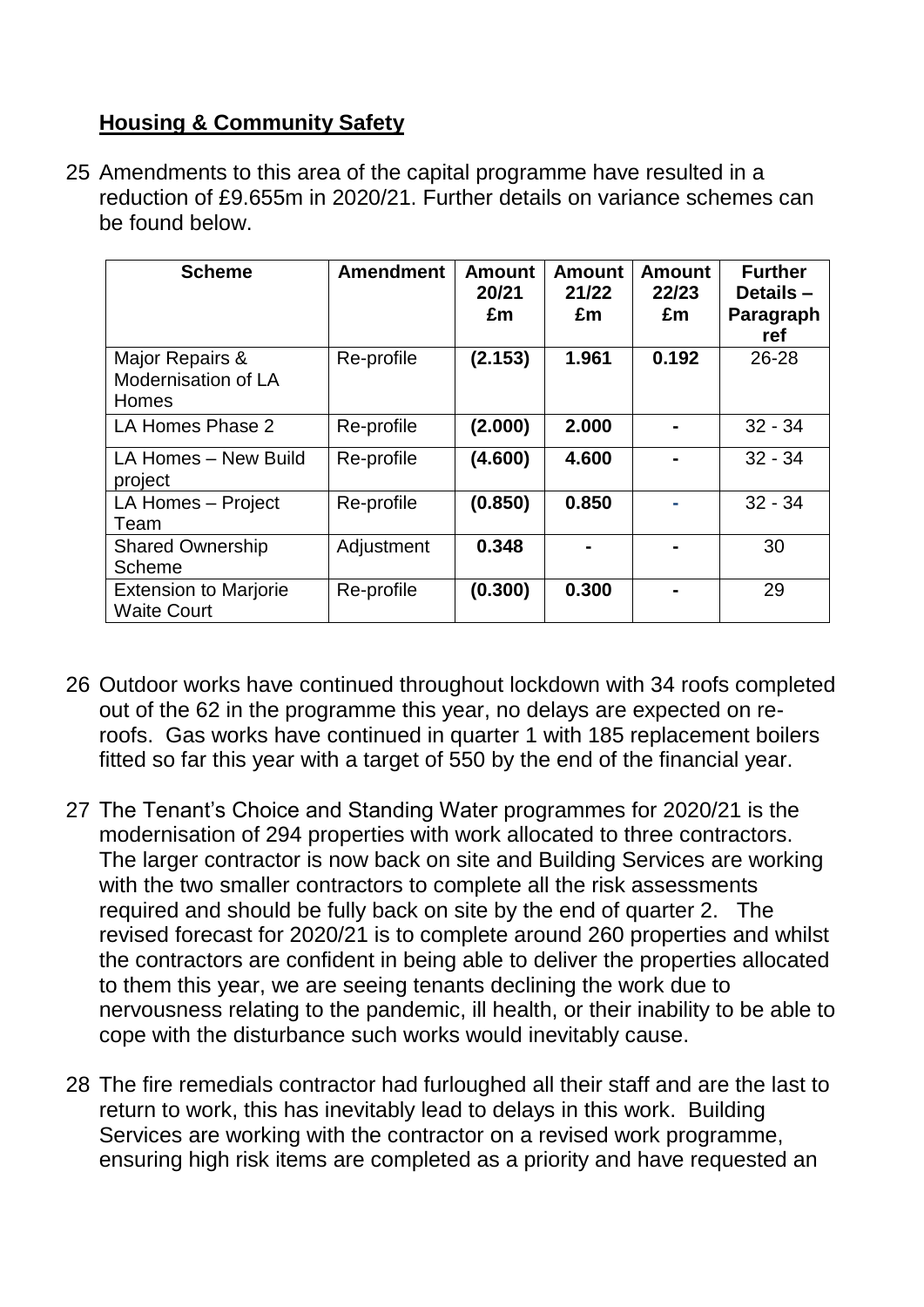increase in resources to deal with the backlog. Budget of £2.153m is to be slipped in to future years to reflect the revised programme of works

- 29 The Marjorie Waite Court extension project is progressing well despite 5 weeks delay due to the COVID-19 pandemic. Over quarter 1 considerable work has been undertaken within the existing building to relocate the laundry, buggy store and PSS office to enable the new extension to be joined to the existing building. In addition progress is now being made on the structure of the Community Hall. The project team are working to contain the additional costs incurred due to the pandemic within the agreed project budget. The project is due to be completed in summer 2021. £300k of budget to be slipped in to 2020/21
- 30 The Shared Ownership Programme in quarter 1 acquired and sold 3 properties and added many more to the pipeline, ready for completion in Q2. The portfolio is now 34 properties and has housed 33 families through the programme so far. Many recent customers have been key workers and have needed more support during the pandemic, with professions including a Covid 19 Nurse, ambulance driver and shop workers. The receipts from the sale of the 3 shared ownership homes are required to be reinvested back in to the programme and will increase the budget by £348k to £4,437k in 2020/21.
- 31 Lincoln Court is due for practical completion imminently and work is underway to ensure a smooth handover and begin the process of advertising and allocating the properties. There are 3 original tenants returning and work is underway to ensure they are supported to return and any disruption to them is minimised. This project has incurred pressures due to asbestos removals, poor weather and delay due to the COVID-19 pandemic. The final position, once known, will be reported in future monitoring reports
- 32 Council House Building Phase 2 Work is progressing well at Lowfields with 79 of the 140 plots started, all to an excellent build standard. Despite some COVID-19 related delays and associated costs this scheme remains on budget. The first phase has been released for sale with some shared ownership reservations taken in the first week.
- 33 Burnholme and Duncombe are both due to go to planning this autumn. Ordnance Lane/Hospital Fields Road is still being designed, with planning expected towards the end of the financial year.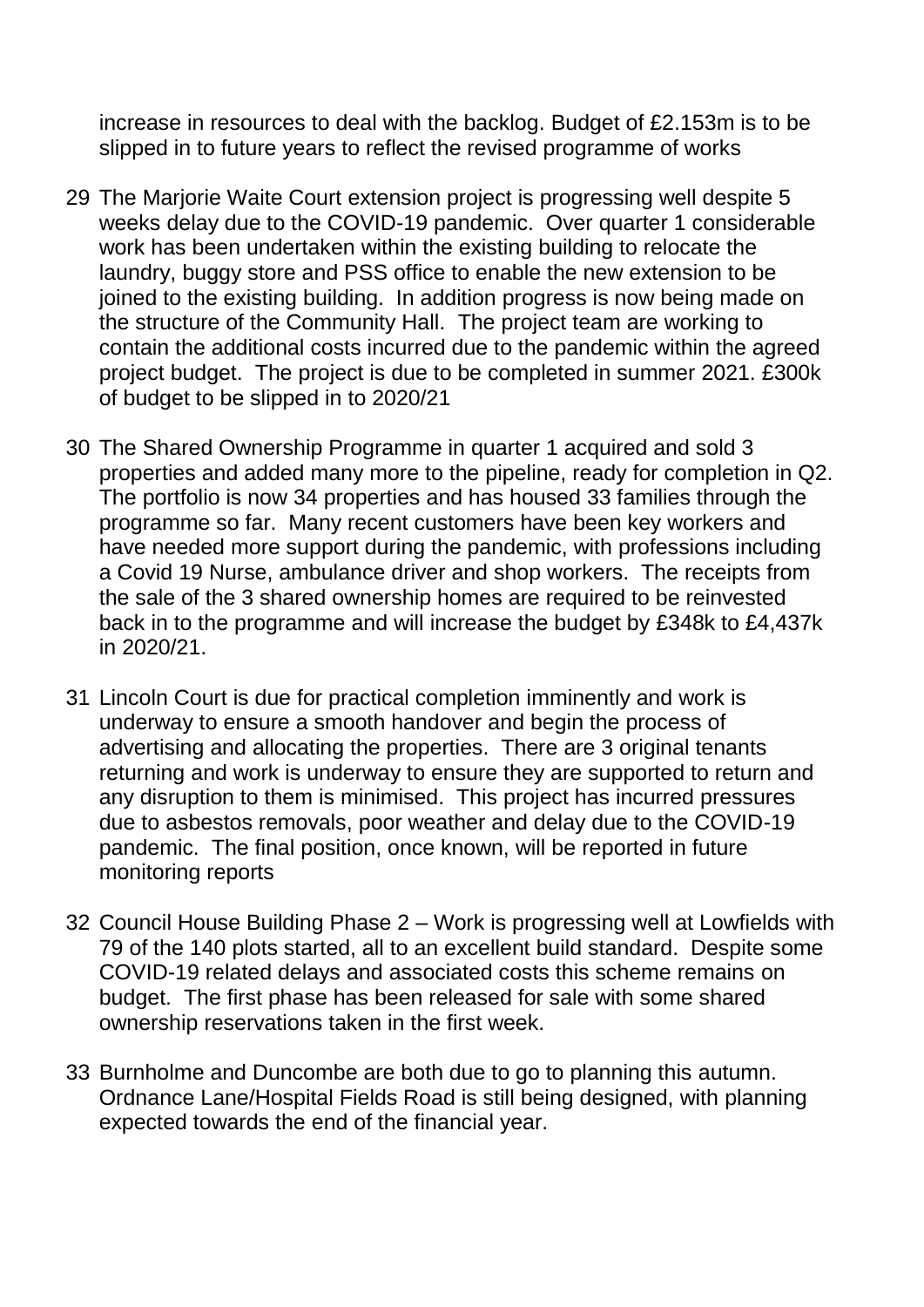34 As sites complete the design and pre-planning stages, budget will be allocated to each scheme. As works on all projects have slowed during the pandemic, it is unlikely that the full phase 2 budget will be required in 2020/21, as such a total of £7.45m relating to works and project team for phase 2 is be reprofiled to 2021/22.

#### **Transport, Highways & Environment**

35 There have been a number of amendments to this area as part of this report resulting in an increase to the capital programme in 20/21 of £9.195m. Key variances are summarised in the table below, referenced to further narrative.

| <b>Scheme</b>                         | <b>Amendment</b> | <b>Amount</b><br>20/21<br>£m | <b>Further</b><br>Details -<br>Paragraph<br>ref |
|---------------------------------------|------------------|------------------------------|-------------------------------------------------|
| <b>Highways Schemes</b>               | Adjustment       | (1.200)                      | $36 - 38$                                       |
| Highways - Pothole and Challenge Fund | Adjustment       | 1.815                        | $39 - 40$                                       |
| Highways - Tadcaster Road             | Adjustment       | 5.000                        | $39 - 40$                                       |
| <b>Fleet Acquisition</b>              | Adjustment       | 2.408                        | 42                                              |
| Local Transport Plan (LTP)            | Adjustment       | 1.356                        | $36 - 37$                                       |
| <b>Potholes</b>                       | Adjustment       | (0.184)                      | 40                                              |

- 36 The Highways service took the opportunity of the low traffic levels to resurface a number of the key highway routes in the first quarter of the year. This included roads such as Tadcaster Road, Nunnery Lane, James Street and Acomb Road. Included within the Highway Schemes budget line is £1,200k of Traffic Signal Asset Renewal Schemes and this element of the budget is being transferred to the Local Transport Plan.
- 37 Several transport capital programme schemes were to be implemented in early 2020/21, but were delayed due to the impact of the lockdown measures. However, by July a new zebra crossing had been installed on Haxby Road, and three of the traffic signal upgrade schemes had been completed (Monkbar Junction; Tadcaster Road/ Pulleyn Drive; and Hull Road/ Lilac Avenue).
- 38 Additional work to improve safety at Hull Road (near Owston Avenue) and in the area around Lord Deramore's Primary School, implement The Groves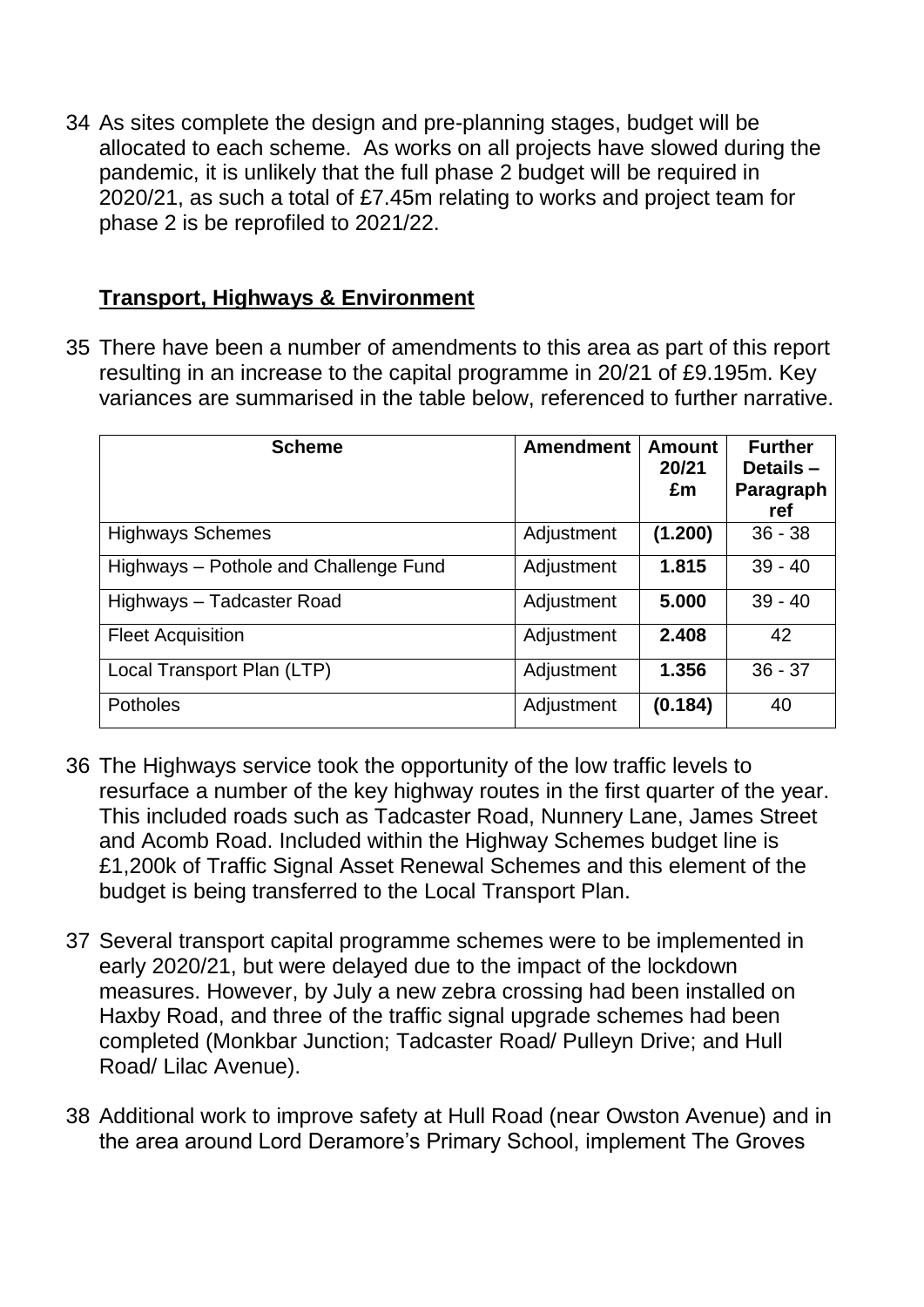Experimental TRO scheme, and upgrade traffic signals at the Hull Road/ Osbaldwick Link Road junction, will be carried out between August and October. Other schemes in the programme will continue to be developed for implementation later in the year.

- 39 In addition to the transport capital programme funding, the council was awarded £156k capital from Tranche 1 of the government's Emergency Active Travel Fund for measures to support walking and cycling whilst there are still social distancing restrictions. The measures include creating more space for pedestrians at pinch points, extension of the Footstreets area, extension of Park & Cycle facilities at Park & Ride sites, improvements to cycle facilities between Park & Ride sites and the city centre, and additional cycle parking in the city centre. This work has been progressed over the summer, and will continue throughout the year. The council has also submitted a bid for funding from the Emergency Active Travel Fund Tranche 2 grant for further work to support walking and cycling, and is waiting for the outcome of the bid
- 40 Two new schemes have been added to the capital programme to reflect new external funding received – the Highways Pothole and Challenge fund; and Highways Tadcaster road scheme. Funds of £1.815m have been received from the DfT in relation to the Pothole and Challenge fund the detail of which has yet to be determined. There had been a budgeted assumption of £0.184m of external funding to be received for Potholes so this line has been amended in the programme and replaced with the £1.815m, and additional £1.631m of external funding. The council was also successful with a further £5m awarded to deliver a comprehensive scheme on Tadcaster Road. This is in addition to the resurfacing work and signal work that has already been undertaken on the road
- 41 The York Station Frontage scheme is at an advanced state of design and development. Funding of £14.55m has now been allocated through the Transforming Cities Fund, subject to WYCA assurance processes, which when added to funding awarded through the West Yorkshire Transport Fund will provide a budget of almost £26m. In July 2020, a planning addendum was published to address comments received from the public and stakeholders in the 2019 planning application and listed building consent. The main themes of the addendum address the sensitive heritage aspects of the proposed reconstructed Parcel Square as well as the proposed Network Rail lead multi-storey car park as well as minor highways issues. The planning addendum consultation period finished on 20<sup>th</sup> August 2020 and an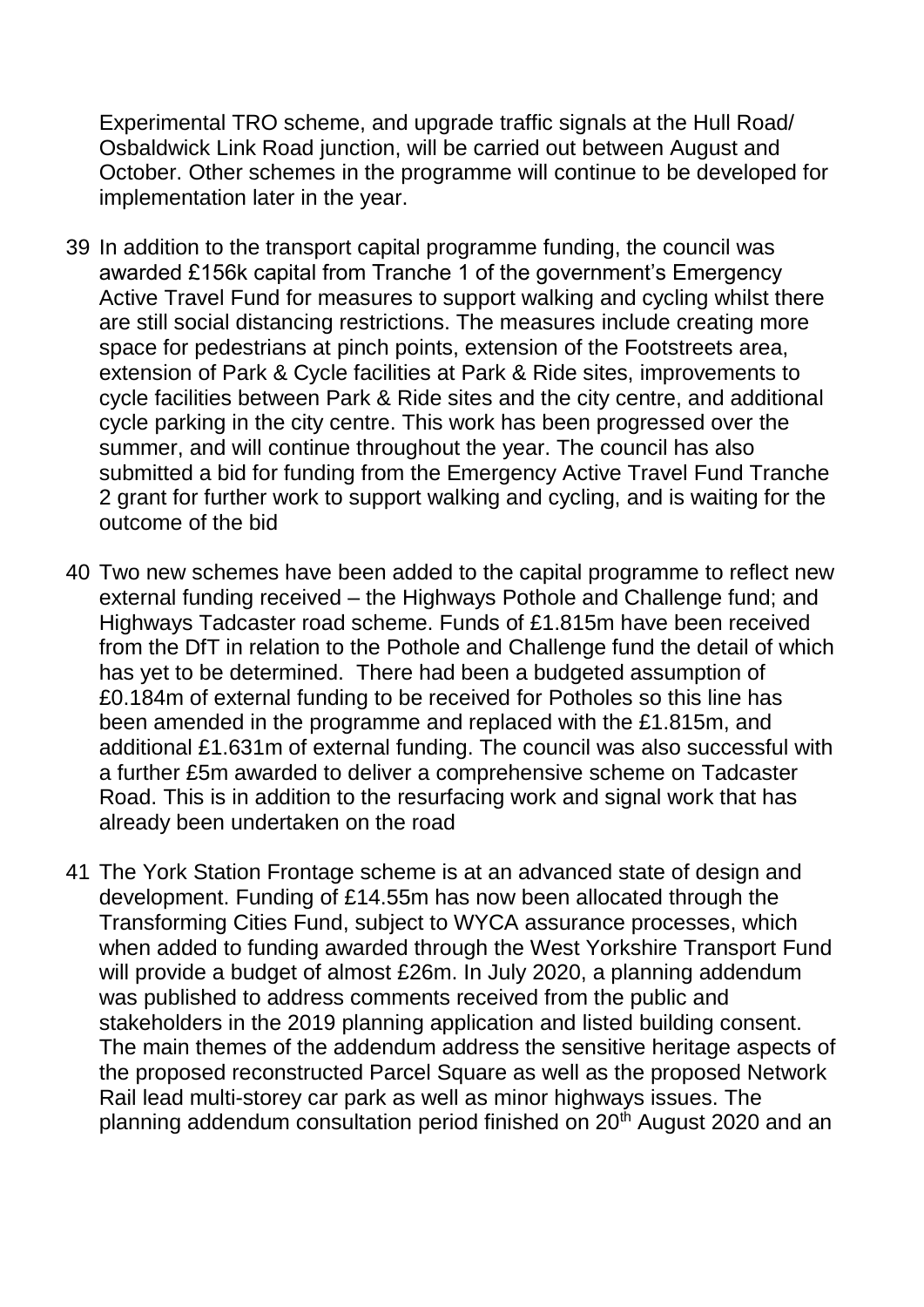October planning committee is anticipated. The current programme anticipates full scheme completion in spring 2023.

42 Aligned to the future fleet replacement programme agreed by Executive in March 2020 Fleet are proposing in 2020/21 to replace 31 vehicles that will consist of 24 electric powered light commercials, 1 Hybrid light commercial response vehicle and 6 Euro VI diesel powered HGV's. Additionally there will be 12 pieces of large plant replaced. The vehicles & plant identified to be replaced in the first phase are ones that are a long term hire that are an additional cost to the council and vehicles & plant that are age expired which are becoming uneconomical to repair. Therefore this approach will not only start the move to becoming an environmentally friendly fleet but will ensure service delivery through a reliable fleet and create cost savings for the council long term. This proposal is in keeping with the ambition to be carbon neutral by 2030. The first phase of vehicles are primarily required for Building Services (8 vehicles), Highways (12 vehicles, 8 plant) and Public Realm (4 vehicles and 4 plant). The additional financing costs are included in service revenue budgets.

# **Regeneration & Asset Management**

43 A number of amendments have been made as part of this report resulting in a net decrease to the capital programme of £751k in 2020/21. Key variances are summarised in the table below, referenced to further narrative.

| <b>Scheme</b>      | <b>Amendment</b> | <b>Amount</b><br>20/21<br>£m | <b>Amount</b><br>21/22<br>£m | <b>Amount</b><br>23/24<br>£m | <b>Amount</b><br>24/25<br>£m | <b>Further</b><br>Details-<br>Paragraph<br>ref |
|--------------------|------------------|------------------------------|------------------------------|------------------------------|------------------------------|------------------------------------------------|
| Northern<br>Forest | Re-profile       | 1.050                        |                              | (0.450)                      | (0.600)                      | 44                                             |
| 29<br>Castlegate   | Re-profile       | (0.270)                      | 0.270                        | $\overline{\phantom{0}}$     |                              | 45                                             |

44 On 27<sup>th</sup> August Executive approved the purchase of 150 acres of land for £1.65m to create a woodland as part of the council's contribution to the White Rose Forest initiative. This will also add revenue costs of £50k to the 2021/22 budget as the borrowing will be undertaken sooner than anticipated, leading to an increase in debt charges. The remaining capital budget will be used to plant trees and to consider options over purchasing additional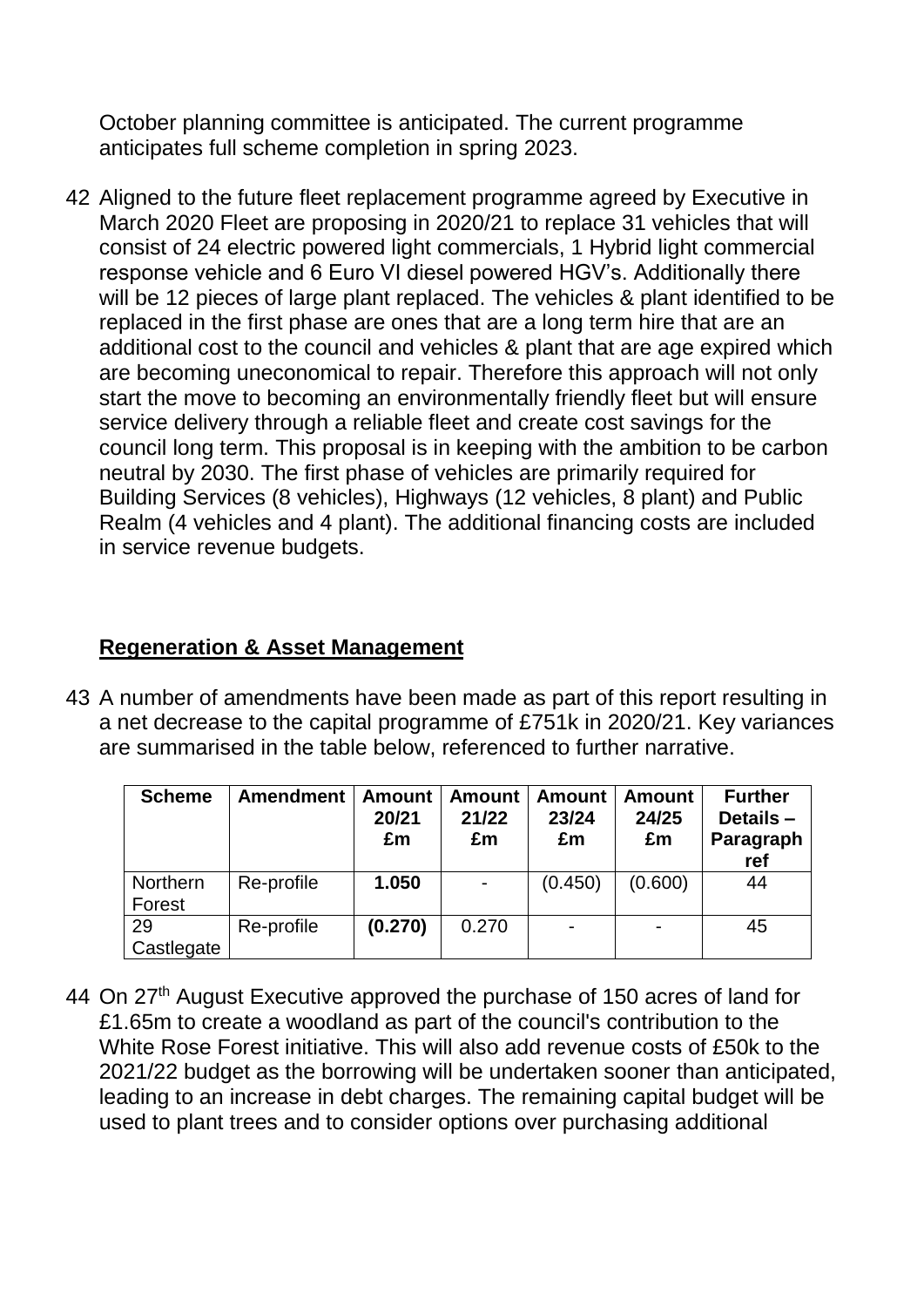parcels of land. Further revenue costs will also be incurred in the ongoing maintenance of the site

- 45 A report on 29 Castlegate regarding the future options for the property will be taken to Executive shortly. If a decision is made to carry out further building improvements then the length of the procurement process means it is unlikely that work will begin until 2021/22 and therefore the budget has been slipped.
- 46 The Castle Gateway project is the subject of a separate report elsewhere on this agenda.
- 47 Delivery of the Guildhall project was approved by Executive in February 2019 with Full Council confirming the budget at their March 2019 meeting. The project will deliver a once in a generation renewal of the Guildhall complex to make it fit for community, business and council use in the 21<sup>st</sup> century. Sensitive refurbishment, structural stabilisation and redevelopment, with complete renewal of services and the installation of a Green Energy River Water Source Heat pump are key to securing its future, with a riverside restaurant unit alongside.
- 48 The construction phase of the project commenced on 16 Sept 2019 with principal contractor Vinci taking possession of the site. The project was scheduled to complete in 77 weeks, however, although progress has been strong a number of issues have arisen in relation to identified risks. The critical underpinning to the north annex tower proved both technically challenging and complex to resolve with multiple ground obstructions encountered. This vital work to stabilise the tower was successfully completed in March – several weeks behind programme. High river levels in December 2019 and in January 2020 delayed first the site crane erection and subsequently the removal of excavation spoil from site. Capital expenditure on the Guildhall project totalled £3.525m in 2019/20.
- 49 Since then, despite the extensive pre construction investigations and evaluations, archaeological discoveries have resulted in further delay. However, as of 22 June the archaeological evaluation works were completed and construction work re-started in that area. Progress to end of July was particularly strong with some lost time recovered. The impact of Covid 19 on the site has been effectively managed by the contractor, with the site remaining open, but there is the ongoing risk of impact and associated additional costs. Spend to 30 June 2020 was £1.35m.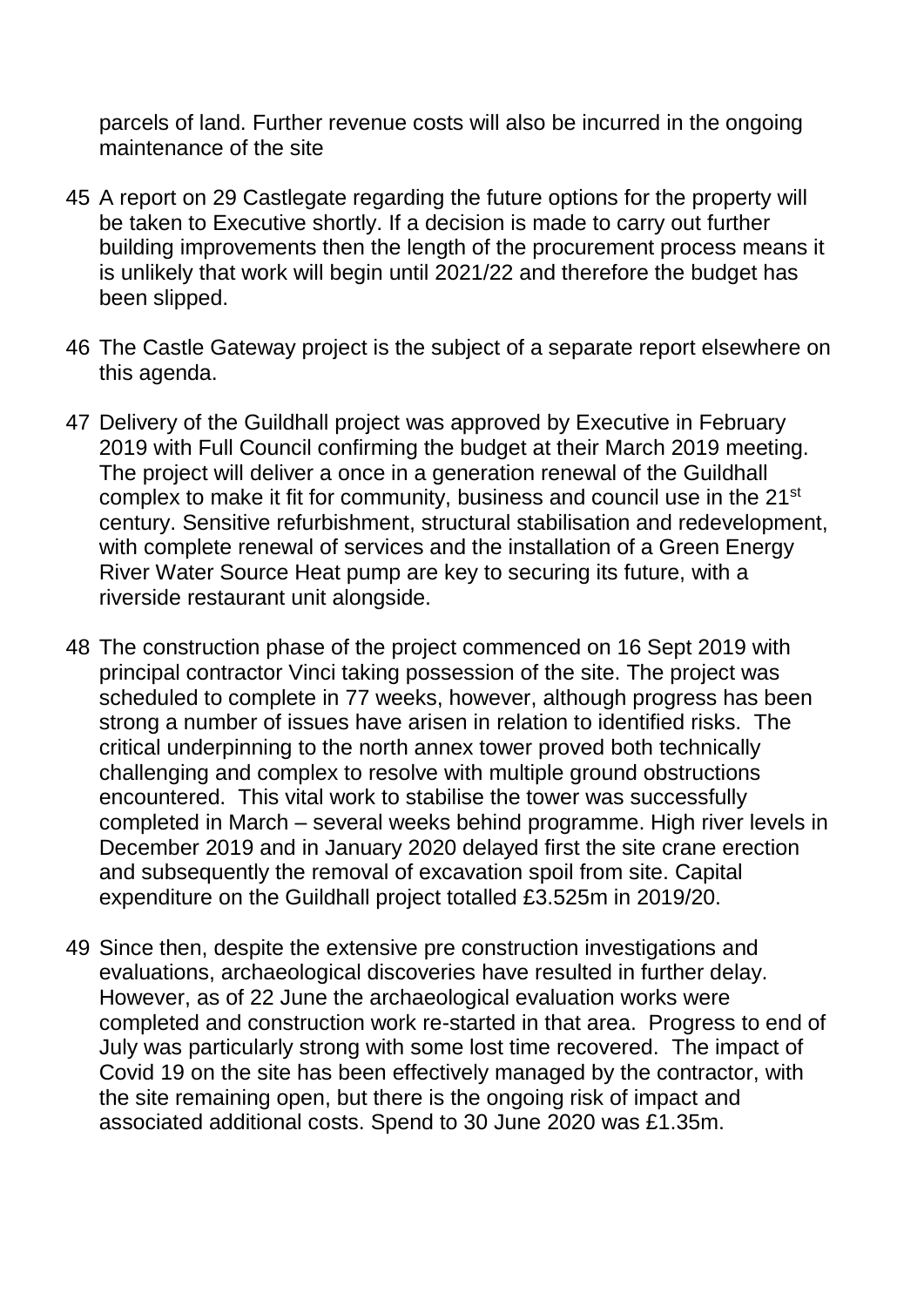50 These additional delays have meant that it is presently considered that these additional costs cannot be contained within the agreed contingency and this has been represented in Vinci reports. The project team are working to evaluate options for value engineering and cost saving, to manage the project budget. However, there is also a need to recognise that project continues for a further year with inherent risks. These will be reviewed and the result of all available measures will be reported to Members in a future capital monitoring report.

# **Community Stadium**

- 51 The Community Stadium capital scheme has a budget of £1.865m in 2020/21. The construction of the York Stadium Leisure Complex is practically complete but with some fairly significant works remaining to the estate highway. The core building fabric works are now complete, with only a small number of trades still working on site to progress the final stages of minor works, known in the industry as 'snagging'.
- 52 For the York Stadium Leisure Complex to open to both the public, and all tenants, the Stadium must, amongst other things, gain all required safety and licence certification. The systems test has now been held and work is now ongoing from that in order to finalise the safety certificate and safety documentation. There are likely to be a number of financial issues and settlement of claims to resolve after the stadium is completed, that will take a number of months to resolve and these may result in some financial impact to the Council. There are also a number of other Covid related matters to finalise however opening is still expected across the stadium and leisure site in autumn 2020.

#### **Customer & Corporate Services**

- 53 A number of minor amendments have been made as part of this report resulting in a net decrease to the capital programme of £349k in 2020/21.
- 54 Work on the Crematorium waiting room refurbishment has been delayed due to the pandemic. It is hoped that some work will commence this financial year, however at this time a variation of £150k into 2021/22 is reported. A further update will be provided at monitor 2.
- 55 The phase 2 refurbishment works at the Registry Office has been delayed due to the pandemic. However the work on the repository to house archives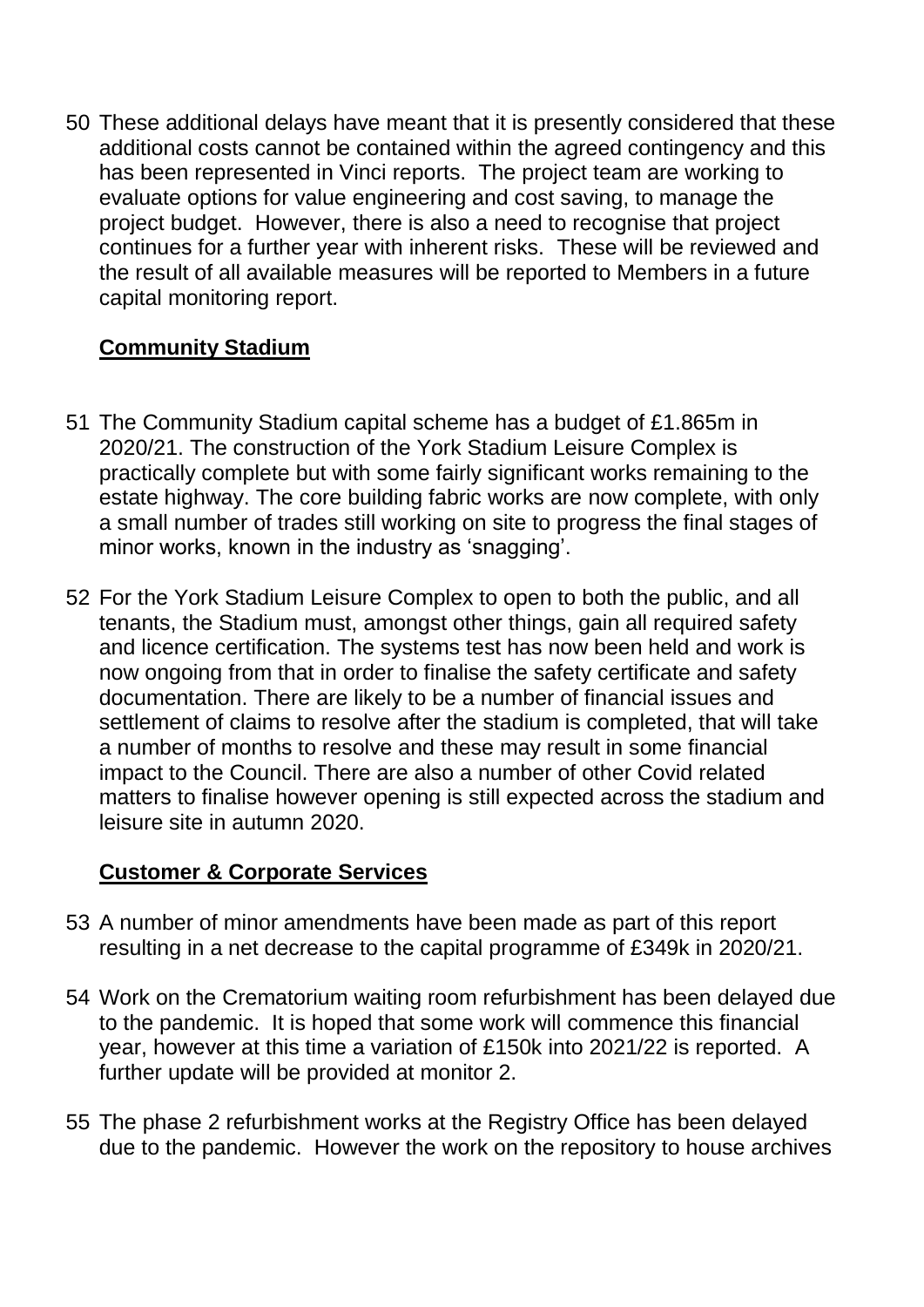needs to be completed urgently this year. At this point full spend is projected and a further update at monitor 2 will follow

56 Work on the Hazel Court Welfare facilities scheme is expected to be completed between January and March 2021. The purpose of this scheme is to reconfigure existing internal accommodation to improve the staff welfare facilities within the Amenity Block

#### **Customer & Corporate Services - IT**

- 57 The current capital budget available for 2020/21 is £2.737m. Dependant on confirmation of the proposed Wi-Fi upgrade this year which will be outside of the Voice and Data Managed Service re-procurement, ICT are currently forecasting full spend in year and potentially, should the Wi-Fi proposal be approved (£650k), the need to draw down additional budget from future years.
- 58 In addition to this, it was agreed by CMT in July, that there is a need to invest in essential ICT kit to support the continued delivery of services across the Council and facilitate the ongoing homeworking arrangements for staff. This will be a cost to the Development Plan. There will be a lead in time to identifying the kit required as well as being able to source, configure and roll out. An early estimate of the cost in this financial year is £220k. Therefore the current projection is a nil variance against the budget and a further update will be provided at Monitor 2.
- 59 With regard to the Wi-Fi procurement, the process to procure a technology provider to deliver the council's essential managed network services was in progress in March 2020 when the Covid-19 pandemic resulted in procurement process being halted. This should have resulted in an award in August 2020, and the new supplier would have been in the process of planning replacing critical year one 'end of life' equipment including the council's Wi-Fi system which was put in place in 2013 and is no longer fit for purpose. The MSA procurement process has now recommenced with a likely award date of February 2021 – with 3-4 months minimum implementation time for new Wi-Fi equipment after a period of handover. This is a serious concern as the current is at end of life, is unsupported and unreliable. It is strongly recommended that the work to replace and upgrade our Wi-Fi platform is undertaken outside of the delayed MSA procurement via a procurement framework as a matter of urgency. This will additionally support flexibility in, and growth of, using wireless mobile technology in the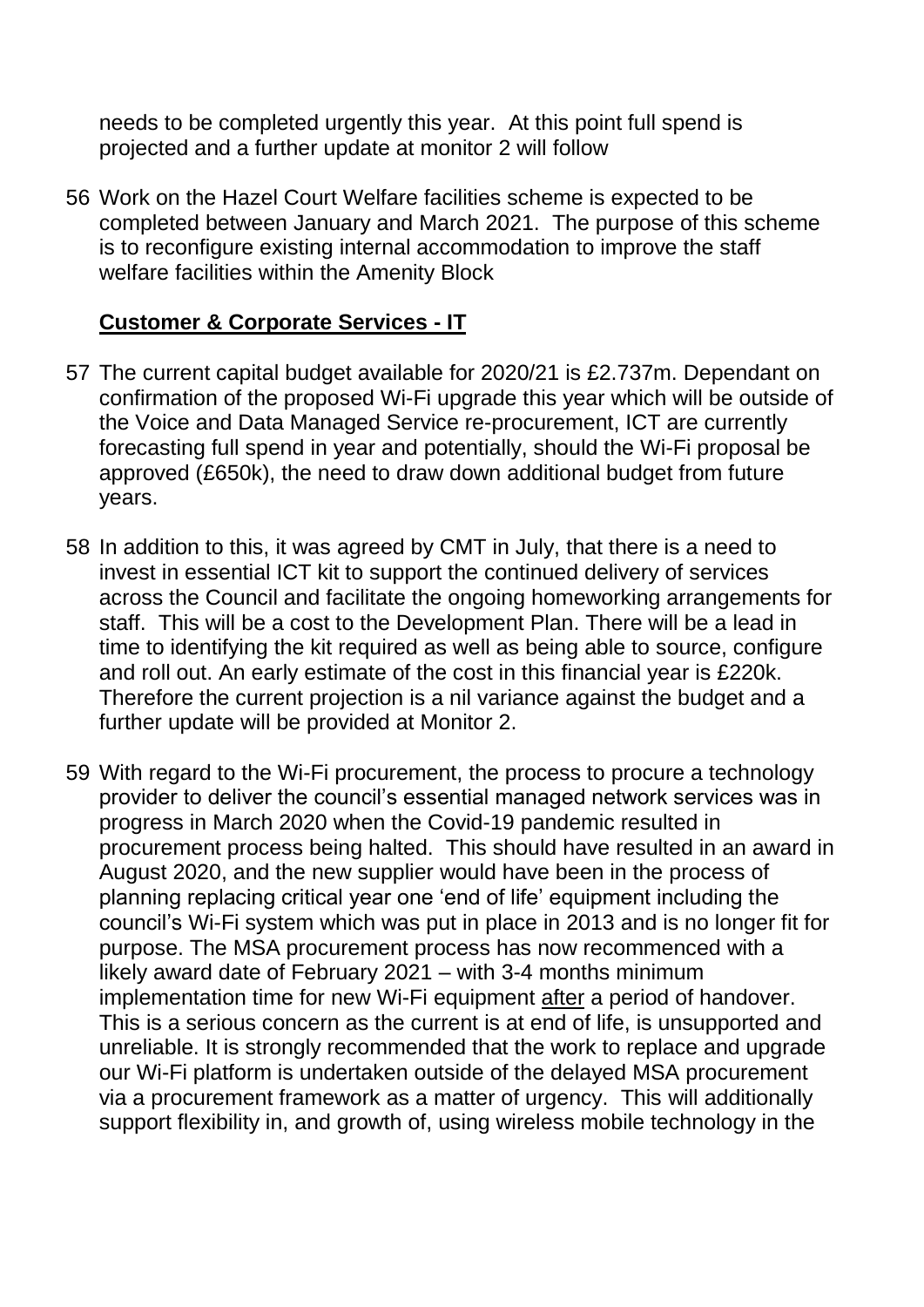council's offices arising from new ways of working due to the Covid-19 pandemic.

#### **Summary**

60 As a result of the changes highlighted above the revised 5 year capital programme is summarised in Table 2.

| <b>Gross Capital</b>                                                          | 2020/21 | 2021/22 |         | 2022/23 2023/24 2024/25 |        | <b>Total</b> |
|-------------------------------------------------------------------------------|---------|---------|---------|-------------------------|--------|--------------|
| Programme                                                                     |         |         |         |                         |        |              |
|                                                                               | £m      | £m      | £m      | £m                      | £m     | £m           |
| Children, Education &<br>Communities                                          | 15.667  | 21.809  | 3.000   |                         |        | 40.476       |
| Health, Housing & Adult<br>Social Care - Adult Social<br>Care                 | 3.262   | 1.106   | 0.638   | 0.660                   | 0.682  | 6.258        |
| Health, Housing & Adult<br>Social Care - Housing &<br><b>Community Safety</b> | 48.754  | 61.300  | 40.199  | 36.790                  | 10.716 | 197.759      |
| Economy & Place -<br>Transport, Highways &<br>Environment                     | 61.379  | 32.692  | 36.792  | 27.385                  | 9.536  | 167.784      |
| Economy & Place -<br><b>Regeneration &amp; Asset</b><br>Management            | 45.109  | 81.384  | 52.220  | 0.650                   | 0.500  | 179.863      |
| <b>Community Stadium</b>                                                      | 1.865   |         |         |                         |        | 1.865        |
| <b>Customer &amp; Corporate</b><br><b>Services</b>                            | 2.448   | 0.574   | 0.200   | 0.200                   | 0.200  | 3.622        |
| <b>IT Development Plan</b>                                                    | 2.737   | 2.440   | 2.420   | 2.420                   | 2.420  | 12.437       |
| <b>Revised Programme</b>                                                      | 181.221 | 201.215 | 135.469 | 68.105                  | 24.054 | 610.064      |

#### **Table 2 Revised 5 Year Capital Programme Funding the 2020/21 – 2024/25 Capital Programme**

61 The revised 2020/21 capital programme of £181.221m is funded from £49.378m of external funding and £131.843m of internal funding. Table 3 shows the projected call on resources going forward.

|                                     |                | 2020/21 2021/22 2022/23 2023/24 2024/25 |        |        |        | <b>Total</b> |
|-------------------------------------|----------------|-----------------------------------------|--------|--------|--------|--------------|
|                                     | £m             | £m                                      | £m     | £m     | £m     | £m           |
| <b>Gross Capital Programme</b>      |                | 181.221 201.215 135.469                 |        | 68.105 | 24.054 | 610.064      |
| Funded by:                          |                |                                         |        |        |        |              |
| <b>External Funding</b>             | 49.378         | 104.135  70.601                         |        | 22.536 | 5.300  | 251.950      |
| <b>Council Controlled Resources</b> | 131.843 97.080 |                                         | 64.868 | 45.569 | 18.754 | 358.114      |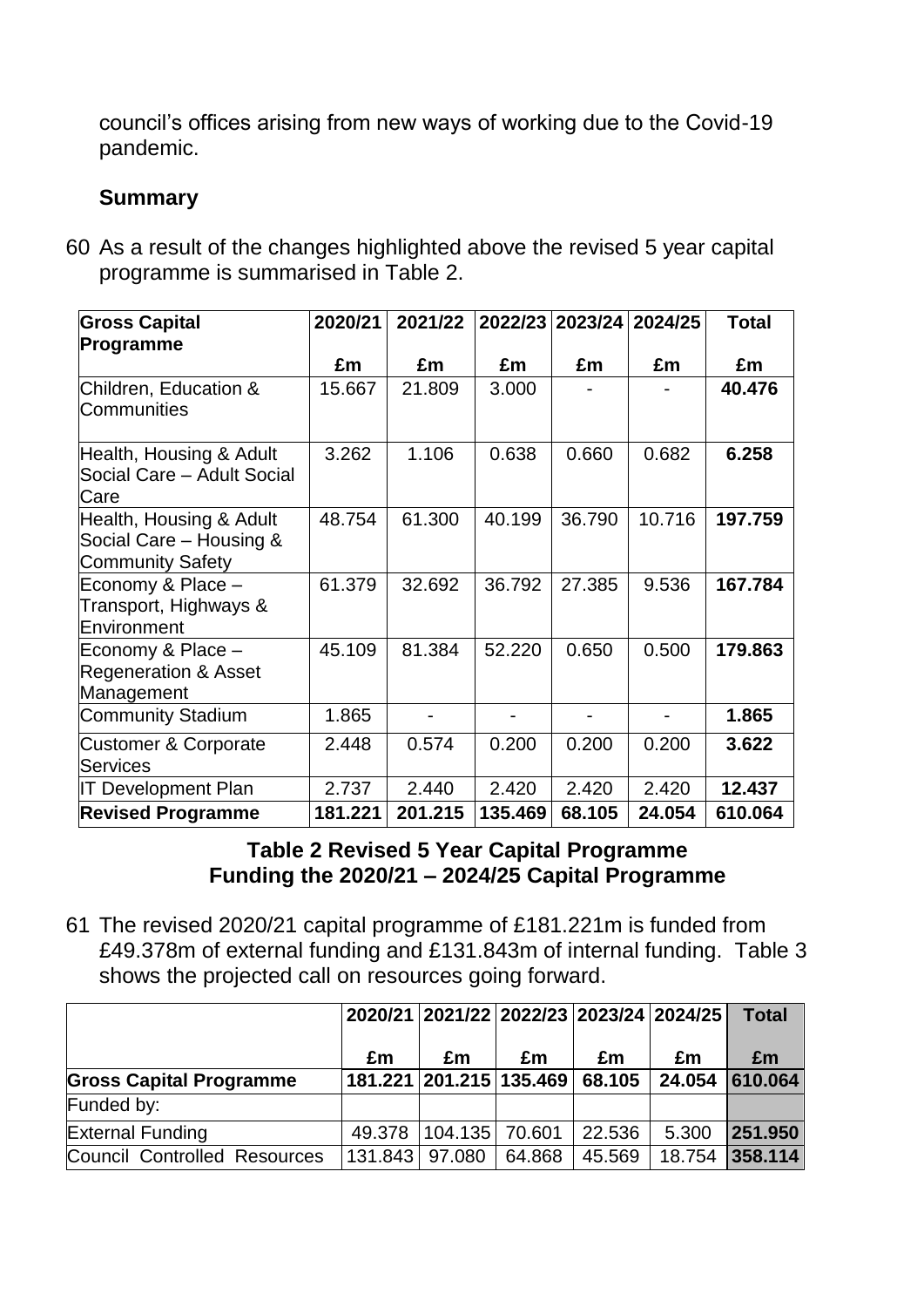#### **Table 3 – 2020/21 –2024/25 Capital Programme Financing**

- 62 The Council controlled figure is comprised of a number of resources that the Council has ultimate control over. These include Right to Buy receipts, revenue contributions, supported (government awarded) borrowing, prudential (Council funded) borrowing, reserves (including Venture Fund) and capital receipts
- 63 During Executive meetings in October 2016 and July 2017, Members decided to ultimately finance the purchase of property at Hospital Fields Road and Swinegate from Capital receipts. Therefore it should be noted that all future capital receipts are assumed to be used for this purpose in the medium term. This strategy will deliver significant revenue savings, and reduce the need for savings within the revenue budget.

# **Council Plan**

64 The information contained in this report demonstrates progress in achieving the priorities set out in the Council Plan.

#### **Implications**

- 65 This report has the following implications:
	- **Financial** are contained throughout the main body of the report
	- **Human Resources (HR)** There are no HR implications as a result of this report
	- **One Planet Council/ Equalities**  The capital programme seeks to address key equalities issues that affect the Council and the public. Schemes that address equalities include the Disabilities Support Grant, the Schools Access Initiative, the Community Equipment Loans Store (CELS) and the Disabilities Discrimination Act (DDA) Access Improvements. All individual schemes will be subject to Equalities Impact Assessments
	- **Legal Implications -** Whilst this report itself does not have any legal implications, the schemes within the capital programme will themselves will be in receipt of legal advice where necessary
	- **Crime and Disorder -** There are no crime and disorder implications as a result of this report.
	- **Information Technology –** The information technology implications are contained within the main body of the report,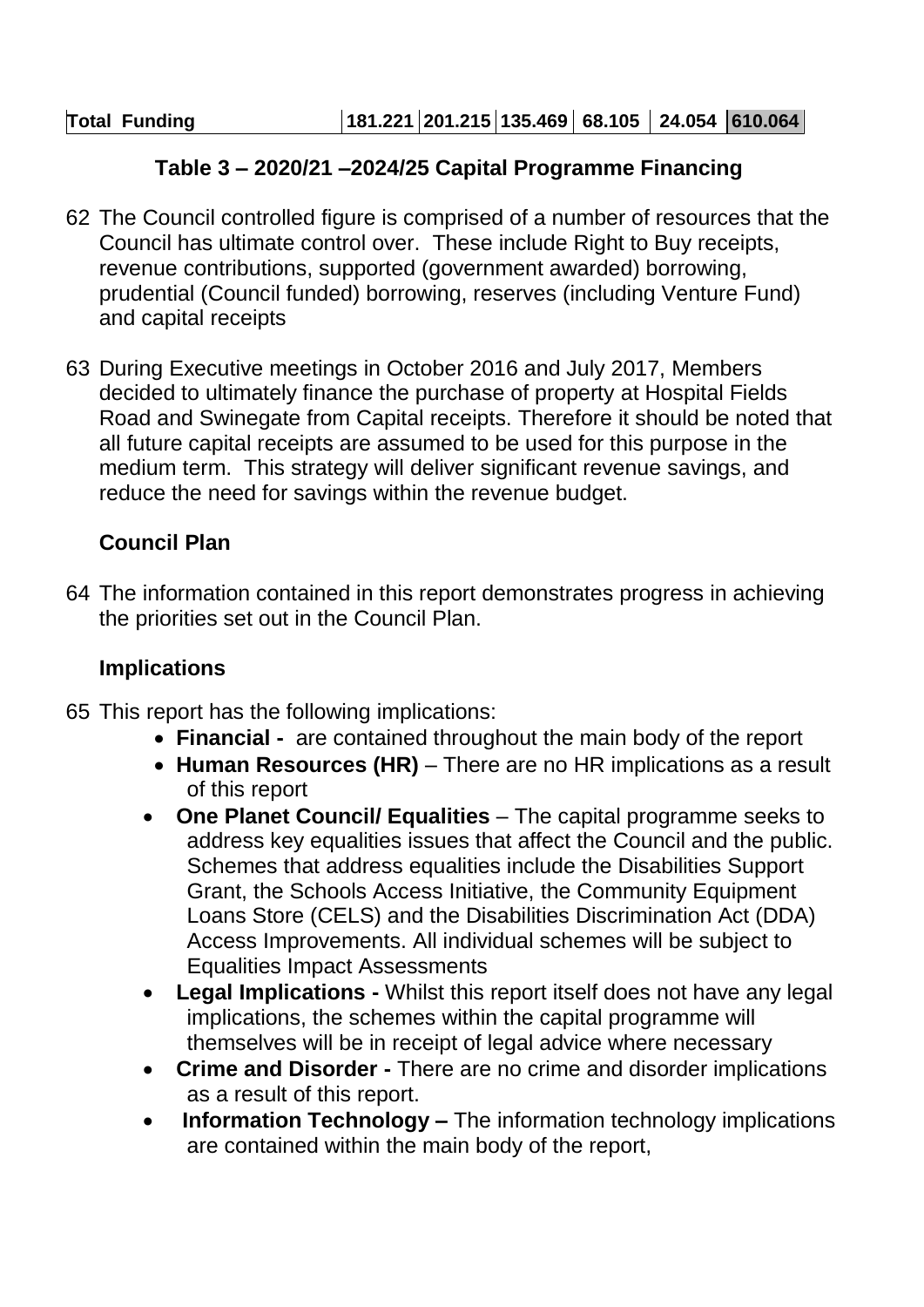- **Property -** The property implications of this paper are included in the main body of the report which covers the funding of the capital programme from capital receipts.
- **Other –** There are no other implications

#### **Risk Management**

66 There are a number of risks inherent in the delivery of a large scale capital programme. To mitigate against these risks the capital programme is regularly monitored as part of the corporate monitoring process, and the project management framework. This is supplemented by internal and external audit reviews of major projects. In addition, the Capital Asset Board meet monthly to plan, monitor and review major capital schemes to ensure that all capital risks to the Council are monitored and where possible minimised

*Contact Details*

# Emma Audrain Technical Accountant Corporate Finance 01904 551170

emma.audrain@york.gov.uk

#### **Authors: Chief Officer Responsible for the report:**

Debbie Mitchell Head of Corporate Finance & Commercial Procurement (Interim S151 officer) 01904 554161

**Report Approved** *<sup>√</sup>* **Date** *18/9/20*

**Wards Affected:** *All*